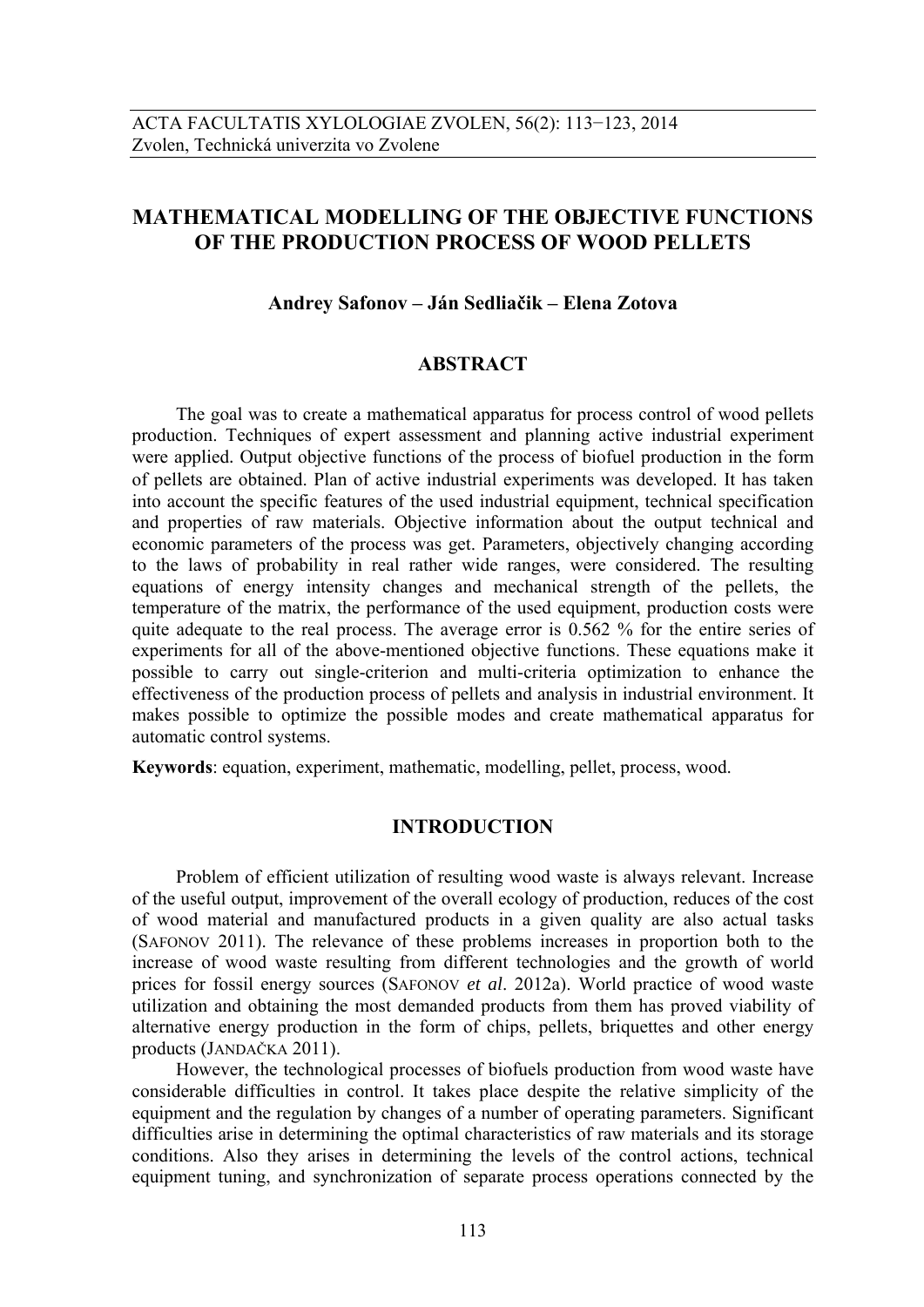transport sections (NIELSEN *et al*. 2009). Non-correct actions in the above-mentioned aspects are the reason of reducing the overall efficiency of pellets production. Indeed, many technical, technological, economic indicators are crucial in deciding the organization of such production on industrial scale. It is not possible to be succeeded at the present level of high and enough stable competitive environments in the market without having reliable information about the properties of the pelletizing process. Here research on actual operating industrial equipment plays an important role. The research is aimed at establishing dependencies of changes, mutual influence of various parameters, describing the production process of not only pellets, but other biofuels either. There are many examples of the use of high-performance, precise, modern equipment with automatic control systems at low overall efficiency of a number of indicators, characterizing the process. These indicators are independent of each other, their objective functions have extreme pointed in opposite directions. Receiving good, satisfying parameters of one group, the manufacturers, in some cases, due to lack of information on the relationship between the characteristics of the process, neglect parameters of other group. Thereby the overall efficiency of the process is reduced to an unacceptable level (SAFONOV 2002). For instance, we can obtain products with unacceptably low mechanical strength achieving the maximum productivity of the process of pellets production. High, uncompetitive cost of energy product can be obtained at maximum calorific value of the produced biofuels (GRANSTRÖM 2009, DZURENDA *et al*. 2001). This multi-objective problem can be solved by modern methods of active planning of industrial equipment. Mathematical analysis of obtained reliable results on the properties of the considered object, modelling indicators, characterizing the process with obtaining dependencies, adequate to actual process, are also used in this case.

## **METHODS**

Plan of active industrial experiment is made on the basis of system analysis to obtain data for the mathematical modelling of the studied process. The basis of the system approach is the desire to explore the object as something integral and organized. It is in its entirety, and in the diversity of relationships in the object. This general principle focuses on the consideration of objects as systems. Methodology of systematic approach is based on the integrated use of the principles of modelling, and on the achievements of modern computing and mathematical modelling methods. This methodology let us go from complex physical model of pelleting (unsteady and irreversible one) to its formal mathematical model. Then we can go to its optimization.

Research methodology is based on using assumptions of the theory of active experiments planning. Active experiment involves intervention of the experimenter in process control. It provides wide varying intervals of controllable parameters up to the required limits, taking into account the specifics of production and safety conditions. Also, the subjectivity of research is excluded. Active experiment planning was to choose the number and conditions of experiments which are necessary and sufficient for the task with required accuracy. At this, we should be guided by the following principles (SAFONOV *et al*. 2012b):

- 1. Desire to minimize the total number of production tests;
- 2. Simultaneous variation of all control actions, defining the nature of the process according to specific rules;
- 3. Use of the mathematical apparatus formalizing many of the actions of the experimenter and reducing human error values across the series of industrial experiments;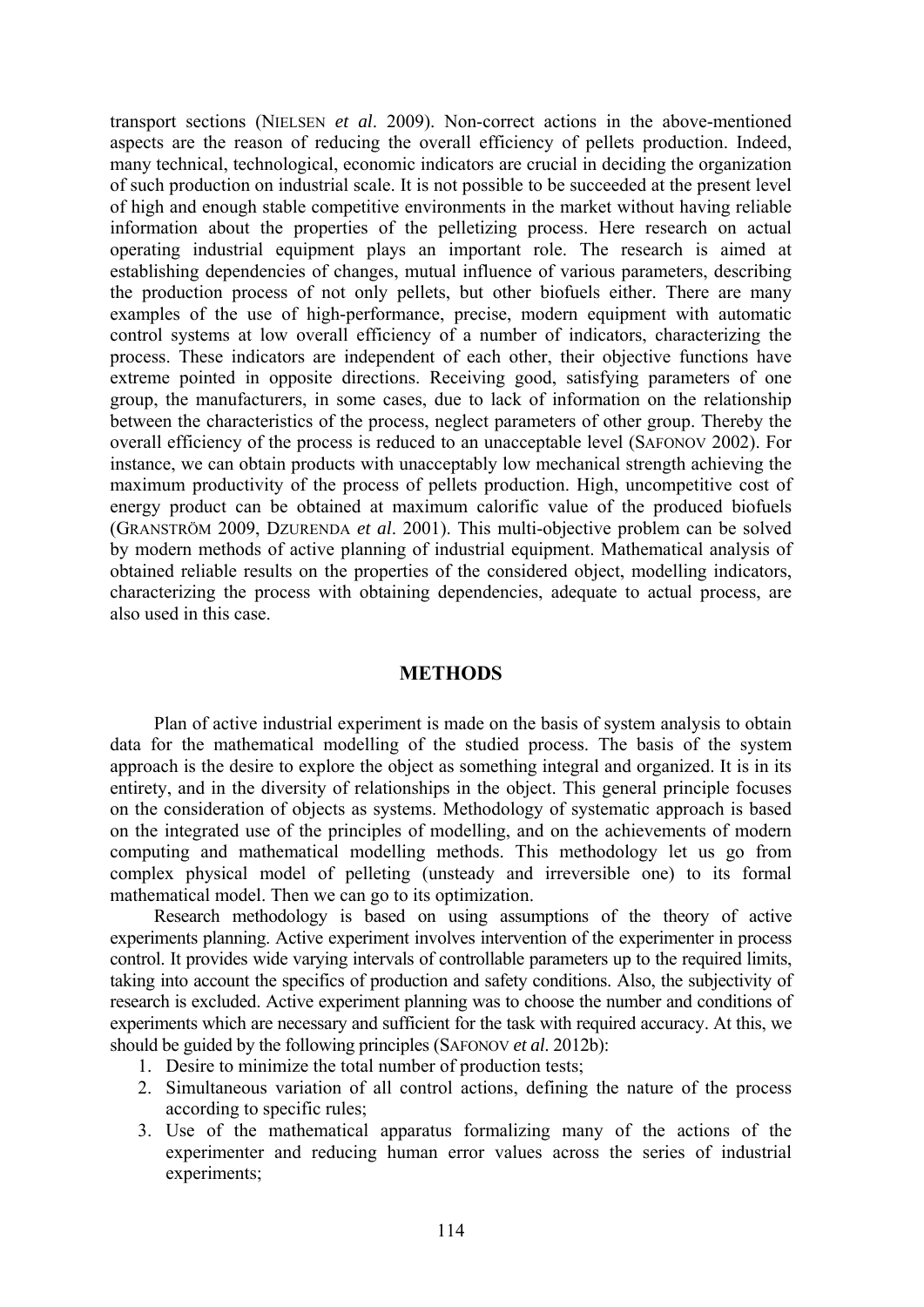4. Selection of clear strategy that helps to make informed decisions after each industrial experiment.

Hartley plan was chosen to plan active industrial experiment. The advantage of this type of plan is getting reliable information about the object of study with a minimum number of experiments. At the same time the specific features of production was considered in order to avoid creation of emergency situations or breakdown of used equipment.

Mathematical modeling was performed using the software package «Statistica Advanced». This allowed to make statistical and correlation analyzes of the results. At the same time adequate equation were obtained.

## **EXPERIMENTAL PART**

Research of the production process of wood pellets is to develop a plan of active experiment and its implementation on industrial equipment. A number of indicators can be defined to obtain reliable information about the studied process. These indicators are used to determine the importance of all parameters describing the technology by expert assessments method, (PETROVSKY *et al*. 2000). The indicators have been arbitrarily divided into groups by types: adjustable or operating objectively changing disturbances, technical and economic indicators. The essence of the method of expert assessments was in the survey of scientific, technical and engineering employees of enterprises and research organizations. The survey was conducted in the form of a questionnaire. Each parameter, influencing the pelleting technology has a score from 1 to N, just in accordance with its importance. N is a number of parameters in each of three groups. As a result of this assessment it turned out that technological process of pellets production can be characterized by the following parameters, factors, indicators presented in Table 1.

| $N_2$          | Parameter name                                                                                                       | Units                               | Designation    |  |  |  |  |  |  |  |
|----------------|----------------------------------------------------------------------------------------------------------------------|-------------------------------------|----------------|--|--|--|--|--|--|--|
|                | Input controlled parameters, X <sub>i</sub>                                                                          |                                     |                |  |  |  |  |  |  |  |
| 1              | Amount of supplied wood raw material                                                                                 | $X_1$                               |                |  |  |  |  |  |  |  |
| $\overline{2}$ | Humidity of supplied wood raw material                                                                               | $k g \cdot h^{-1}$<br>$\frac{0}{0}$ | $X_2$          |  |  |  |  |  |  |  |
| 3              | Fractional composition of supplied wood raw material                                                                 | Mm                                  | $X_3$          |  |  |  |  |  |  |  |
| $\overline{4}$ | Lignin content (species composition)                                                                                 | $\frac{0}{0}$                       | $X_4$          |  |  |  |  |  |  |  |
| 5              | The distance between the rollers and the matrix                                                                      | Mm                                  | $X_5$          |  |  |  |  |  |  |  |
| 6              | Rotation frequency of matrix                                                                                         | $min^{-1}$                          | $X_6$          |  |  |  |  |  |  |  |
|                | $\rm ^{\circ}C$<br>$X_7$<br>Steam temperature                                                                        |                                     |                |  |  |  |  |  |  |  |
| 8              | $\rm ^{\circ}C$<br>Cooling temperature of pellets<br>$X_8$                                                           |                                     |                |  |  |  |  |  |  |  |
|                | Uncontrollable disturbances, $F_i$                                                                                   |                                     |                |  |  |  |  |  |  |  |
|                | $\rm ^{\circ}C$<br>Temperature of atmospheric air<br>$F_1$                                                           |                                     |                |  |  |  |  |  |  |  |
| $\overline{2}$ | $\frac{0}{0}$<br>F <sub>2</sub><br>Humidity of atmospheric air                                                       |                                     |                |  |  |  |  |  |  |  |
| 3              | Temperature of raw materials                                                                                         | $\circ$ C                           | F <sub>3</sub> |  |  |  |  |  |  |  |
|                | Output technical and economic indicators, $Y_n$                                                                      |                                     |                |  |  |  |  |  |  |  |
| 1              | Specific calorific efficiency                                                                                        | $MJ·kg^{-1}$                        | $Y_1$          |  |  |  |  |  |  |  |
| $\overline{2}$ | Mechanical strength<br>$\frac{0}{0}$<br>$Y_2$                                                                        |                                     |                |  |  |  |  |  |  |  |
| 3              | $\rm ^{\circ}C$<br>Matrix temperature<br>$Y_3$                                                                       |                                     |                |  |  |  |  |  |  |  |
| 4              | Performance at clean granules considering fine fraction dropping out<br>$kg \cdot h^{-1}$<br>$Y_4$<br>after pressing |                                     |                |  |  |  |  |  |  |  |
| 5              | Production costs                                                                                                     | RUB/t                               | $Y_5$          |  |  |  |  |  |  |  |

**Tab. 1 The most important characteristics of production process of wood pellets.**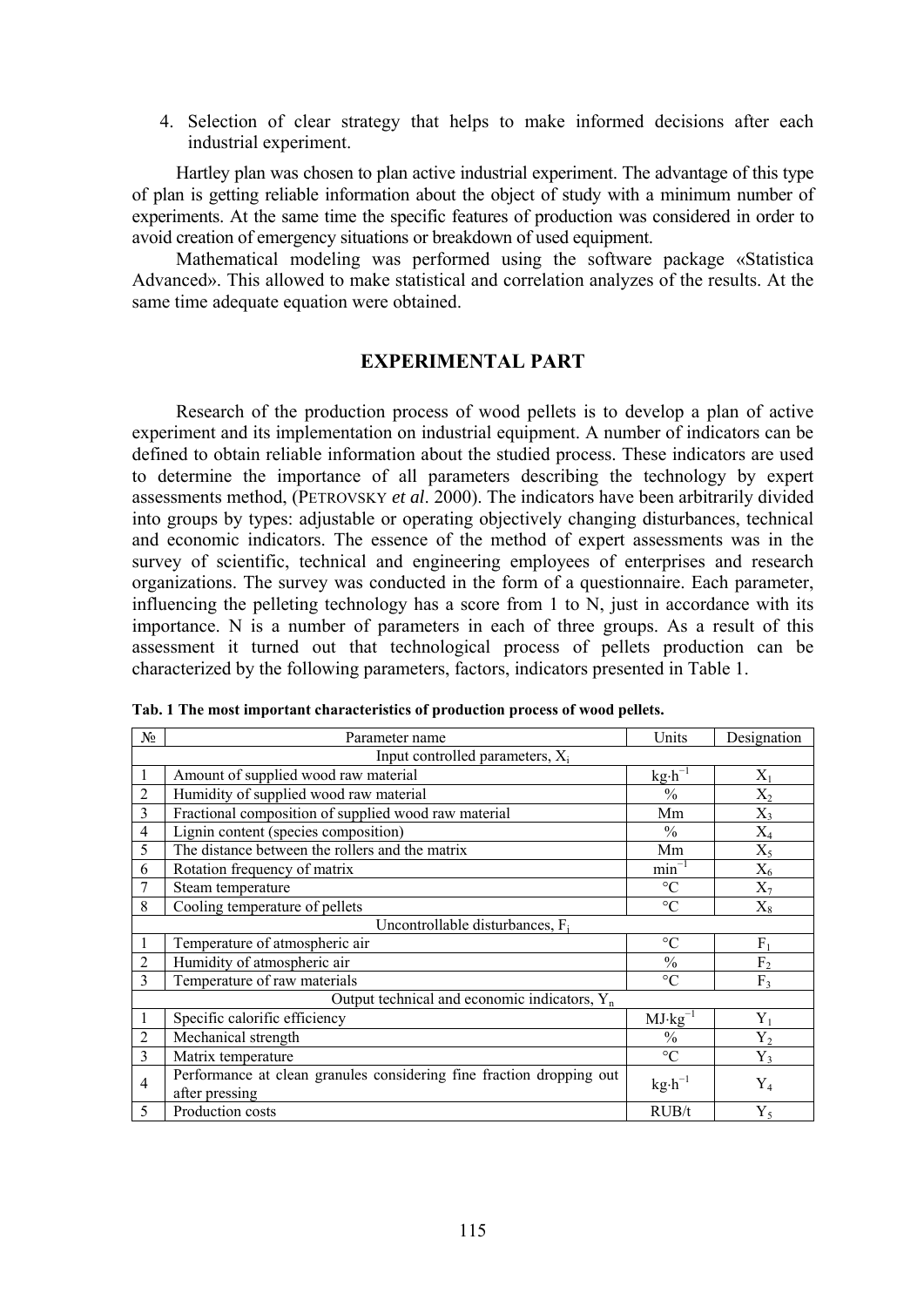In general, the process of pellet production consists of the following stages:

- 1. Transportation of raw materials from the storage to the chipper for grinding.
- 2. Grinding of raw materials in chippers to produce particles.
- 3. Wood particles drying in the aggregates of the drum, belt or other types.
- 4. Transportation of chopped dry wood to the dispenser.
- 5. Dosing of chopped wood when feeding in the pellet press.
- 6. Granulation of wood pulp to give pellets.
- 7. Cooling of finished pellets in a cooling chamber.
- 8. Transportation and packaging of pellets.

Each technologically controllable parameter  $X_i$  can take multiple values in a series of experiments, in particular the minimum, average and maximum one. Varying levels of operating parameters were defined taking into account the views of engineering and technical staff. Characteristics of the used pellet press were paid special attention. These levels are shown in Table 2.

| Name of operating parameter                                | Units           | Smallest<br>observation<br>( – ) | Mid-<br>value<br>(0) | Largest<br>observation<br>$^{(+)}$ |
|------------------------------------------------------------|-----------------|----------------------------------|----------------------|------------------------------------|
| Amount of supplied wood raw material $X_1$                 | $kg.h^{-1}$     | 900                              | 1550                 | 2200                               |
| Humidity of supplied wood raw material $X_2$               | $\%$            | 8                                | 10                   | 12                                 |
| Fractional composition of supplied wood raw material $X_3$ | mm              |                                  |                      |                                    |
| Lignin content (species composition) $X_4$                 | $\frac{0}{0}$   | 21                               | 24                   | 27                                 |
| The distance between the rollers and the matrix $X_5$      | mm              | 0.4                              | 0.6                  | 0.8                                |
| Rotation frequency of matrix $X_6$                         | $min^{-1}$      | 100                              | 120                  | 140                                |
| Steam temperature $X_7$                                    | $\rm ^{\circ}C$ | 130                              | 140                  | 150                                |
| Cooling temperature of pellets $X_8$                       | $\rm ^{\circ}C$ | 10                               | 15                   | 20                                 |

**Tab. 2 Varying levels of operating parameters of the production process of wood pellets.** 

Planning of active industrial experiment involves active intervention of researcher in the production process of wood pellets. This planning includes choice in every industrial experience of those levels  $X_i$  of controlled parameters that are of concern.

Actual process of wood pellets production is affected by both controlled factors  $X_i$ and uncontrolled disturbances Fe. Uncontrollable factors can affect the reproducibility of the experiment, so they need to be considered when conducting research. Permissible level of fluctuations should be under precise control. At the output of the numerical values of uncontrollable factors a series of experiments need to be interrupted and resumed when achieving the set fluctuation range. Hartley plan for eight controllable parameters is given in Table 3.

| $N_2$  | $X_1$ | $X_2$ | $X_3$                    | $X_4$                    | $X_5$                    | $X_6$                    | $X_7$                    | $X_8$                    |
|--------|-------|-------|--------------------------|--------------------------|--------------------------|--------------------------|--------------------------|--------------------------|
|        | $-$   | $-1$  | -                        | $\overline{\phantom{0}}$ | -                        | $\overline{\phantom{0}}$ | -                        |                          |
| ↑      | $+1$  | $-\,$ | $-1$                     | $\overline{\phantom{0}}$ | -                        | $\qquad \qquad -$        | $\overline{\phantom{0}}$ |                          |
|        | -1    | $+1$  | -                        | $\overline{\phantom{0}}$ | $\overline{\phantom{0}}$ | $-1$                     | $\overline{\phantom{0}}$ | -                        |
|        | $+1$  | $+1$  | $+1$                     | $\overline{\phantom{0}}$ | $\qquad \qquad -$        | $-1$                     | $\overline{\phantom{0}}$ | -                        |
|        | — i   | $-\,$ | $-1$                     | $+1$                     | -                        | $-1$                     | $-1$                     | —                        |
| 6      | $+1$  | $-1$  | $\overline{\phantom{0}}$ | $+1$                     | -                        | $-1$                     | -1                       | $\qquad \qquad -$        |
| ⇁      | $-1$  | $+1$  | $\qquad \qquad -$        | $+1$                     | $\qquad \qquad -$        | $-1$                     | $-\mathbf{I}$            | $\qquad \qquad -$        |
| O<br>Ω | $+1$  | $+1$  | $+1$                     | $+1$                     | $-$                      | $-1$                     | $-1$                     | $\overline{\phantom{0}}$ |
| 9      | -     | $-1$  | $-1$                     | -1                       | $+1$                     | $-1$                     | $-1$                     | $\overline{\phantom{0}}$ |
| 10     | $+1$  |       | -1                       | $-$                      | $+1$                     | $-1$                     | $-1$                     | -                        |
| 11     | -     | $+1$  | $-1$                     | -                        | $+1$                     | $-$                      | -                        |                          |

**Tab. 3 Hartley plan for active industrial experiments of production process of pellets.**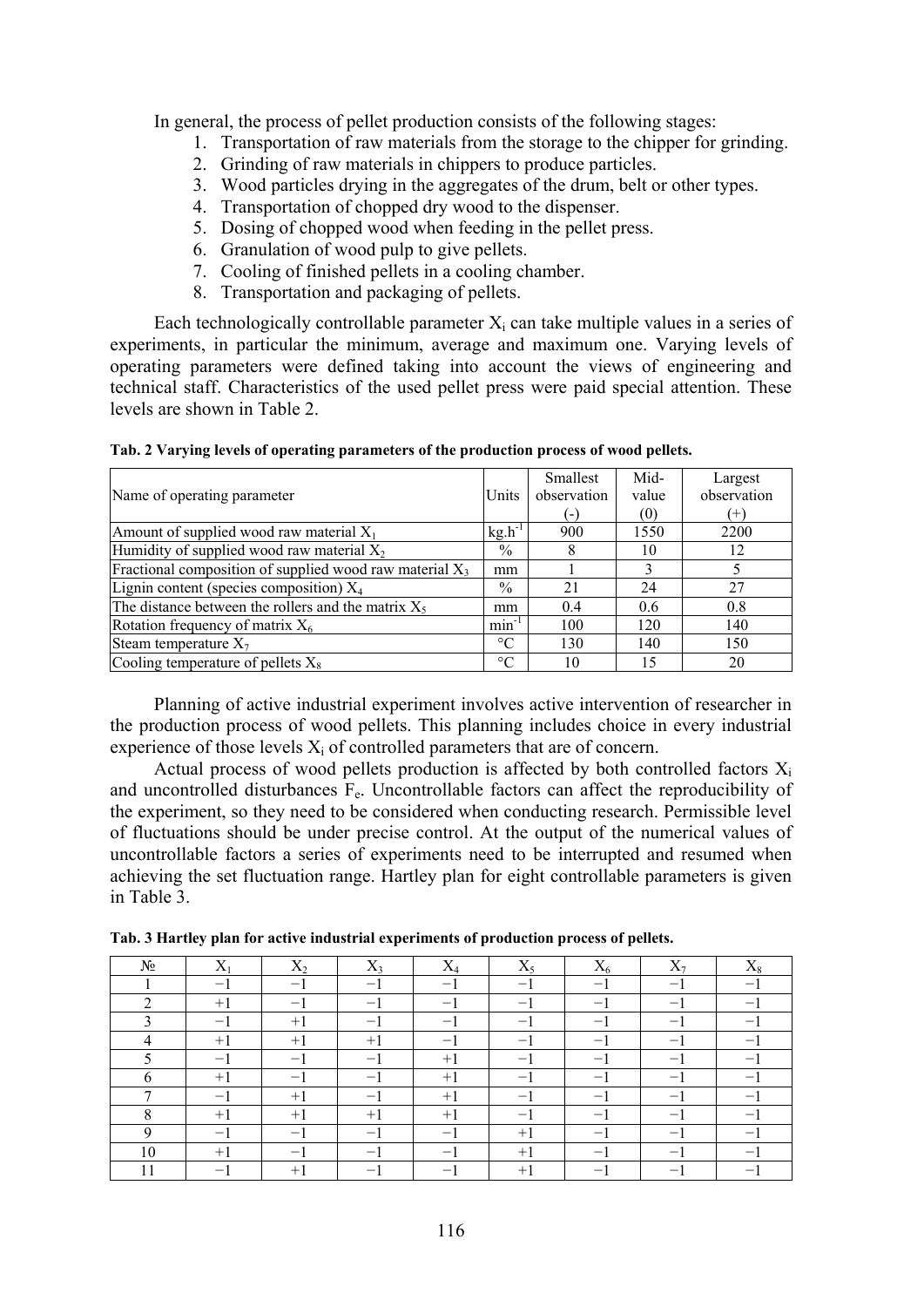| 12              | $+1$             | $+1$             | $+1$             | -1               | $+1$             | $^{-1}$          | $^{-1}$          | $^{-1}$          |
|-----------------|------------------|------------------|------------------|------------------|------------------|------------------|------------------|------------------|
| 13              | $^{-1}$          | $-1$             | $-1$             | $+1$             | $+1$             | $+1$             | -1               | -1               |
| 14              | $+1$             | $-1$             | $-1$             | $+1$             | $+1$             | $+1$             | $-1$             | $^{-1}$          |
| 15              | $-1$             | $+1$             | $-1$             | $+1$             | $+1$             | $+1$             | $^{-1}$          | $^{-1}$          |
| 16              | $+1$             | $+1$             | $+1$             | $+1$             | $+1$             | $+1$             | $^{-1}$          | $-1$             |
| 17              | $-1$             | $-1$             | $-1$             | $^{-1}$          | $-1$             | $^{-1}$          | $+1$             | $^{-1}$          |
| 18              | $+1$             | $-1$             | $-\overline{1}$  | $-1$             | $-1$             | $-1$             | $+1$             | $^{-1}$          |
| 19              | $-1$             | $+1$             | $-1$             | $-1$             | $-1$             | $-1$             | $+1$             | $^{-1}$          |
| 20              | $+1$             | $+1$             | $+1$             | $-1$             | $-1$             | $-1$             | $+1$             | $^{-1}$          |
| 21              | $-1$             | $-1$             | $-1$             | $+1$             | $-1$             | $-1$             | $+1$             | $^{-1}$          |
| 22              | $+1$             | $-1$             | $-\overline{1}$  | $+1$             | $-1$             | $-1$             | $+1$             | $-1$             |
| 23              | $-1$             | $+1$             | $-1$             | $+1$             | $-1$             | $-1$             | $+1$             | $-1$             |
| 24              | $+1$             | $+1$             | $+1$             | $+1$             | $-1$             | $-1$             | $+1$             | $^{-1}$          |
| 25              | $-1$             | $-1$             | $-1$             | $^{-1}$          | $+1$             | $-1$             | $+1$             | $^{-1}$          |
| 26              | $+1$             | $-1$             | $-\overline{1}$  | $-1$             | $+1$             | $-1$             | $+1$             | $-1$             |
| 27              | $-1$             | $+1$             | $-1$             | $-1$             | $+1$             | $-1$             | $+1$             | $-1$             |
| 28              | $+1$             | $+1$             | $+1$             | $-1$             | $+1$             | $-1$             | $+1$             | $-1$             |
| 29              | $-1$             | $-1$             | $-1$             | $+1$             | $+1$             | $+1$             | $+1$             | $^{-1}$          |
| 30              | $+1$             | $-1$             | $-\overline{1}$  | $+1$             | $+1$             | $+1$             | $+1$             | $^{-1}$          |
| 31              | $-1$             | $+1$             | $-1$             | $+1$             | $+1$             | $+1$             | $+1$             | $^{-1}$          |
| $\overline{32}$ | $+1$             | $+1$             | $+1$             | $+1$             | $+1$             | $+1$             | $+1$             | $-1$             |
| $\overline{33}$ | $-1$             | $-1$             | $-1$             | $^{-1}$          | $-1$             | $-1$             | $^{-1}$          | $+1$             |
| $\overline{34}$ | $+1$             | $-1$             | $-\overline{1}$  | $-1$             | $-1$             | $-1$             | $^{-1}$          | $+1$             |
| $\overline{35}$ | $-1$             | $+1$             | $-1$             | $-1$             | $-1$             | $-1$             | $^{-1}$          | $+1$             |
| $\overline{36}$ | $+1$             | $+1$             | $+1$             | $-1$             | $-1$             | $^{-1}$          | $^{-1}$          | $+1$             |
| $\overline{37}$ | $-1$             | $-1$             | $-1$             | $+1$             | $-1$             | $^{-1}$          | $^{-1}$          | $+1$             |
| 38              | $+1$             | $-1$             | $-\overline{1}$  | $+1$             | $-1$             | $^{-1}$          | $^{-1}$          | $+1$             |
| $\overline{39}$ | $-1$             | $+1$             | $-1$             | $+1$             | $-1$             | $^{-1}$          | $^{-1}$          | $+1$             |
| 40              | $+1$             | $+1$             | $+1$             | $+1$             | $-1$             | $^{-1}$          | $^{-1}$          | $+1$             |
| 41              | $-1$             | $-1$             | $-1$             | $^{-1}$          | $+1$             | $^{-1}$          | $^{-1}$          | $+1$             |
| $\overline{42}$ | $+1$             | $-1$             | $-\overline{1}$  | $-1$             | $+1$             | $-1$             | $^{-1}$          | $+1$             |
| $\overline{43}$ | $-1$             | $+1$             | $-1$             | $-1$             | $+1$             | $-1$             | $^{-1}$          | $+1$             |
| 44              | $+1$             | $+1$             | $+1$             | $-1$             | $+1$             | $-1$             | $^{-1}$          | $+1$             |
| 45              | $-1$             | $-1$             | $-1$             | $+1$             | $+1$             | $+1$             | $^{-1}$          | $+1$             |
| $\overline{46}$ | $+1$             | $-1$             | $-1$             | $+1$             | $+1$             | $+1$             | -1               | $+1$             |
| 47              | $-1$             | $+1$             | $-1$             | $+1$             | $+1$             | $+1$             | $^{-1}$          | $+1$             |
| 48              | $+1$             | $+1$             | $+1$             | $+1$             | $+1$             | $+1$             | $-1$             | $+1$             |
| 49              | $\overline{-1}$  | $-1$             | $-1$             | $^{-1}$          | $^{-1}$          | $^{-1}$          | $+\overline{1}$  | $+1$             |
| 50              | $+1$             | $-1$             | $-1$             | $-1$             | $-1$             | $-1$             | $+1$             | $+1$             |
| 51              | $-1$             | $+1$             | $-1$             | $-1$             | $-1$             | $-1$             | $+1$             | $+1$             |
| 52              | $+1$             | $+1$             | $+1$             | $-1$             | $-1$             | $-1$             | $+1$             | $+1$             |
| 53              | $-1$             | $-1$             | $-1$             | $+1$             | $-1$             | $-1$             | $+1$             | $+1$             |
| 54              | $+1$             | $-1$             | $-1$             | $+1$             | $-1$             | $-1$             | $+1$             | $+1$             |
| 55              | $-1$             | $+1$             | $-1$             | $+1$             | $-1$             | $-1$             | $+1$             | $+1$             |
| 56              | $+1$             | $+1$             | $+1$             | $+1$             | $-1$             | $-1$             | $+1$             | $+1$             |
| 57              | $-1$             | $-1$             | $-1$             | $-1$             | $+1$             | $-1$             | $+1$             | $+1$             |
| 58              | $+1$             | $-1$             | $-1$             | $-1$             | $+1$             | $-1$             | $+1$             | $+1$             |
| 59              | $-1$             | $+1$             | $-1$             | $-1$             | $+1$             | $-1$             | $+1$             | $+1$             |
| 60              | $+1$             | $+1$             | $+1$             | $-1$             | $+1$             | $-1$             | $+1$             | $+1$             |
| 61              | $-1$             | $-1$             | $-1$             | $+1$             | $+1$             | $+1$             | $+1$             | $+1$             |
| 62              | $+1$             | $-1$             | $-1$             | $+1$             | $+1$             | $+1$             | $+1$             | $+1$             |
| 63              | $-1$             | $+1$             | $-1$             | $+1$             | $+1$             | $+1$             | $+1$             | $+1$             |
| 64              | $+1$             | $+1$             | $+1$             | $+1$             | $+1$             | $+1$             | $+1$             | $+1$             |
| 65              | $-1$             | $\boldsymbol{0}$ | $\boldsymbol{0}$ | $\boldsymbol{0}$ | $\boldsymbol{0}$ | $\boldsymbol{0}$ | $\boldsymbol{0}$ | $\boldsymbol{0}$ |
| 66              | $+1$             | $\boldsymbol{0}$ | $\boldsymbol{0}$ | $\boldsymbol{0}$ | $\boldsymbol{0}$ | $\boldsymbol{0}$ | $\boldsymbol{0}$ | $\boldsymbol{0}$ |
| 67              | $\boldsymbol{0}$ | $-1$             | $\boldsymbol{0}$ | $\boldsymbol{0}$ | $\boldsymbol{0}$ | $\boldsymbol{0}$ | $\boldsymbol{0}$ | $\boldsymbol{0}$ |
| 68              | $\boldsymbol{0}$ | $+1$             | $\boldsymbol{0}$ | $\boldsymbol{0}$ | $\boldsymbol{0}$ | $\boldsymbol{0}$ | $\boldsymbol{0}$ | $\boldsymbol{0}$ |
| 69              | $\boldsymbol{0}$ | $\boldsymbol{0}$ | $-1$             | $\boldsymbol{0}$ | $\boldsymbol{0}$ | $\boldsymbol{0}$ | $\boldsymbol{0}$ | $\boldsymbol{0}$ |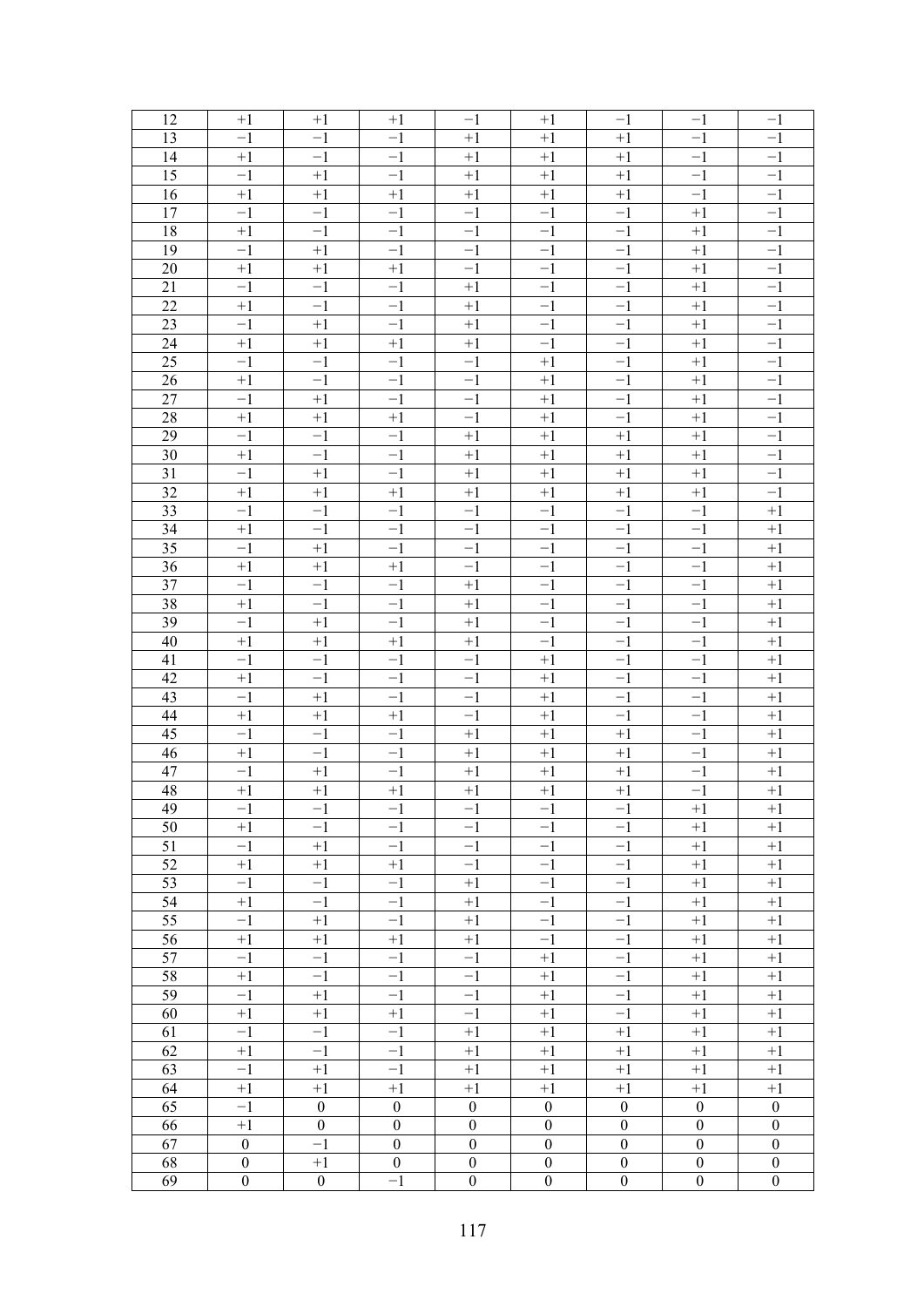| 70       |  | $+1$ |                          |      |      |      |      |
|----------|--|------|--------------------------|------|------|------|------|
| 71       |  |      | $\overline{\phantom{0}}$ |      |      |      |      |
| 72       |  |      | $+1$                     |      |      |      |      |
| 73       |  |      |                          |      |      |      |      |
| 74       |  |      |                          | $+1$ |      |      |      |
| 75       |  |      |                          |      |      |      |      |
| 76       |  |      |                          |      | $+1$ |      |      |
| 77       |  |      |                          |      |      |      |      |
| 78       |  |      |                          |      |      | $+1$ |      |
| 79       |  |      |                          |      |      |      |      |
| 80       |  |      |                          |      |      |      | $+1$ |
| Ω1<br>ОI |  |      |                          |      |      |      |      |

We obtained plan data of the change in output technical and economic indicators in the regulation of operating parameters and corresponding permissible levels of objectively changing factors. It allows us to pass to the modelling process of pellet production of wood waste. It should be noted that instrumentation, used in the active industrial experiments to determine the parameters of pelleting, met modern requirements in terms of accuracy and operation speed. Such instrumentation made it possible to obtain reliable information about the researched process.

In general, the equations of changes in technical and economic indicators of pelleting process depend on the operating parameters and objectively varying levels of uncontrolled factors. It can be represented as Taylor series taking into account squares and pairwise interactions (1):

$$
Y_j = B_0 \cdot X_0 + B_1 \cdot X_1 + ... + B_n \cdot X_n + B_{11} \cdot X_1^2 + ... + B_{nn} \cdot X_n^2 + B_{F1} \cdot F_1 + ... + B_{Fk} \cdot F_k ++ B_{12} \cdot X_1 \cdot X_2 + ... + B_{n-1} \cdot X_{n-1} \cdot X_n
$$
\n(1)

Getting the coefficients of the models of this form for each technical and economic indicator was carried out on the personal computer using standard application package «Statistica Advanced».

#### **RESULTS AND DISCUSSION**

As a result of mathematical modelling values of the coefficients were obtained. We based on varying intervals of operating parameters presented in Table 2. Also we took into account the corresponding levels of unregulated parameters, the average values of which were as follows for the series active industrial experiments:  $F_1$  average = 2.2 °C,  $F_2$  average = 46.5 %,  $F_3$  average = 5.2 °C. Table 4 shows the numerical values of the coefficients for each technical and economic indicator or objective function, corresponding to each member of the equation.

The resulting mathematical relationships were checked for adequacy by actual measured performance value for each industrial experiment. Determination of discrepancies or errors between the measured and calculated values was carried out according to the formula (2):

$$
\Delta_j = \frac{|Y_j \text{ measured} - Y_j \text{ calculated}|}{Y_j \text{ measured}} \cdot 100 \text{ %},\tag{2}
$$

where  $Y_i$  measured – actually measured or found value of objective function in the pelleting process for each industrial experiment;  $Y_j$  calculated – the calculated value of the objective function in pelleting process for each industrial experiment.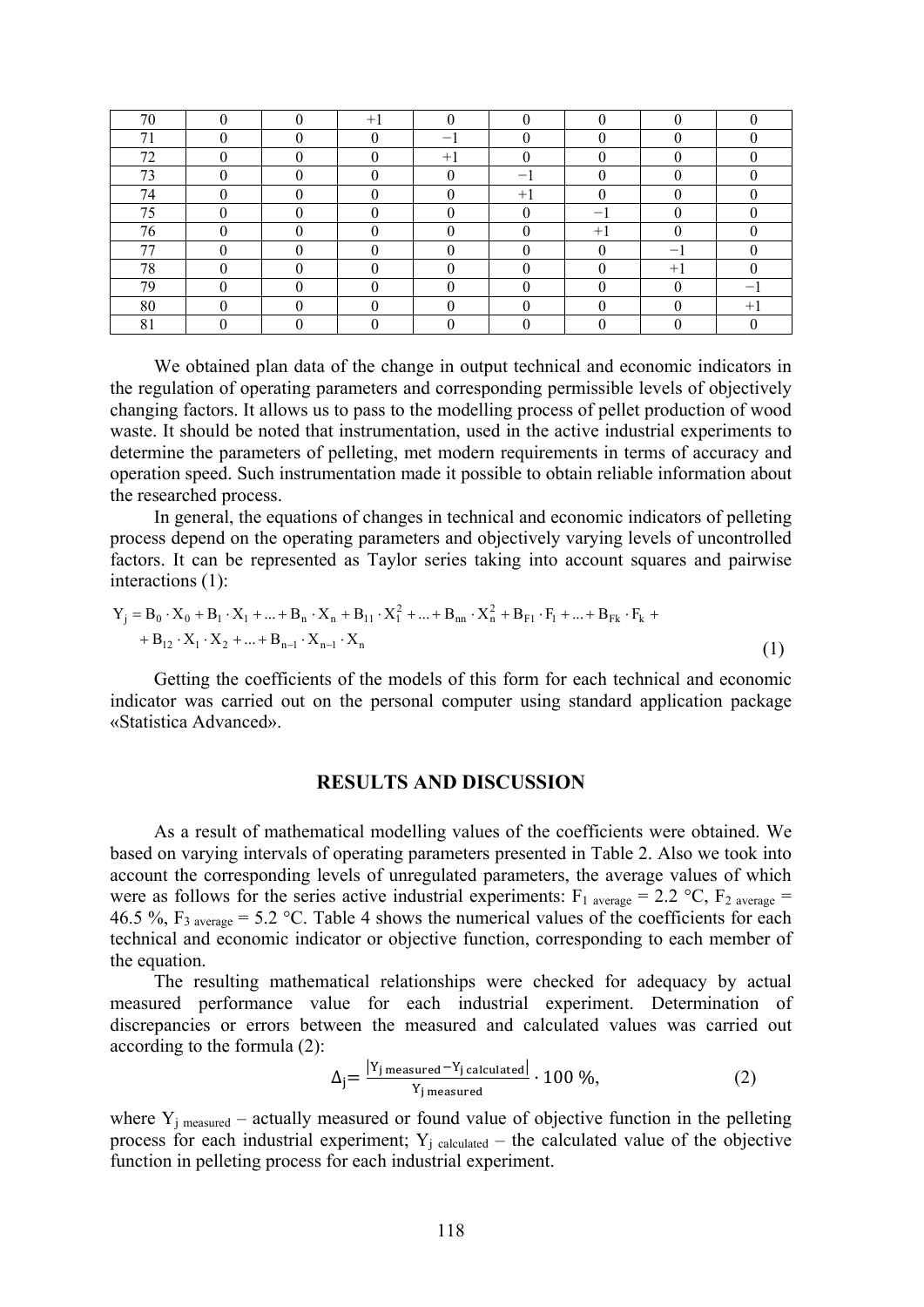| Coefficient $B_n$ | $Y_1$                  | $Y_2$          | $Y_3$         | $Y_4$           | $Y_5$          |
|-------------------|------------------------|----------------|---------------|-----------------|----------------|
| $B_0$             | $-70.0925774$          | $-344.1328890$ | $-7.1290416$  | $-7928,2119964$ | 7454.1920629   |
| $X_1$             | 0.0074325              | 0.0497485      | $-0.0013159$  | 1.8451961       | $-2.3808111$   |
| $X_2$             | 1.4916658              | 8.2091928      | $-3.1707886$  | 170.5844975     | $-54.0823055$  |
| $X_3$             | $-8.3801523$           | $-27.1626658$  | $-5.0316028$  | $-533.5922940$  | 203.3446725    |
| $X_4$             | 3.3380655              | 17.0866288     | 12.1956044    | 254.9274881     | $-195.6927147$ |
| $X_5$             | $-32.4996967$          | 14.6402634     | $-24.1085645$ | 362.3173559     | $-54.5765030$  |
| $X_6$             | 1.7985215              | 0.8188500      | $-0.5499287$  | 16.4172631      | $-5.9227328$   |
| $\overline{X_7}$  | $-0.6364041$           | 2.0257555      | $-0.0995506$  | 41.5817931      | $-14.7805745$  |
| $X_8$             | 0.1089659              | $-0.3415808$   | 6.0184559     | 6.8498623       | 12.3761029     |
| $F_1$             | $-0.1297856$           | 0.0713992      | 0.0170708     | 0.2890974       | $-1.2680305$   |
| $\rm F_2$         | 0.0005279              | $-0.0171915$   | 0.0228438     | $-0.2253399$    | 0.2037297      |
| F <sub>3</sub>    | $\overline{0.1053026}$ | 0.1738054      | $-0.1802996$  | 1.9828621       | $-2.3702815$   |
| $X_1^2$           | 0.0000009              | $-0.0000037$   | 0.0000034     | $-0.0000566$    | 0.0004550      |
| $X_2^2$           | 0.0096095              | $-0.3095215$   | 0.0576227     | $-5.4187526$    | 2.7887022      |
| $X_3^2$           | 0.0958474              | $-0.3224439$   | $-0.4319973$  | $-5.7156032$    | 2.8126433      |
| $X_4^2$           | $-0.0183968$           | $-0.3924855$   | $-0.3606549$  | $-5.9962878$    | 4.3410542      |
| $X_5^2$           | 5.8342318              | $-33.7395422$  | $-10.0600811$ | $-555.6890844$  | 329.1258317    |
| $X_6^2$           | $-0.0013182$           | $-0.0018174$   | $-0.0065734$  | $-0.0385924$    | 0.0126983      |
| $X_7^2$           | 0.0026923              | $-0.0092797$   | 0.0005709     | $-0.1784685$    | 0.0758432      |
| $X_8^2$           | 0.0006675              | $-0.0378743$   | $-0.1049171$  | $-0.7334893$    | 0.2882757      |
| $X_1 \cdot X_2$   | $-0.0017144$           | $-0.0061646$   | $-0.0028901$  | $-0.1160874$    | 0.0495906      |
| $X_1 \cdot X_3$   | 0,0019683              | 0.0064785      | 0.0025616     | 0.1196010       | $-0.0539607$   |
| $X_1 \cdot X_4$   | 0.0000860              | 0.0001154      | 0.0002558     | 0.0079861       | 0.0029242      |
| $X_1 \cdot X_5$   | 0.0002593              | 0.0025111      | $-0.0003099$  | $-0.0020221$    | $-0.0552223$   |
| $X_1 \cdot X_6$   | $-0.0000013$           | $-0.0000157$   | $-0.0000207$  | 0.0000553       | 0.0003849      |
| $X_1 \cdot X_7$   | $-0.0000011$           | 0.0000038      | 0.0000463     | $-0.0006542$    | $-0.0005369$   |
| $X_1 \cdot X_8$   | $-0.0000225$           | 0.0000543      | 0.0000414     | $-0.0000709$    | $-0.0011999$   |
| $X_2 \cdot X_3$   | 0.5095572              | 2.0830457      | 0.9242220     | 38.2216510      | $-17.5135296$  |
| $X_2 \cdot X_4$   | 0.0309819              | 0.0461034      | 0.0463587     | 0.1538286       | $-0.8891291$   |
| $X_2 \cdot X_5$   | 0.1368019              | 1.0208996      | $-0.5733358$  | 7.9859763       | $-16.3982130$  |
| $X_2 \cdot X_6$   | $-0.0041891$           | $-0.0031638$   | 0.0051949     | 0.0046740       | 0.0734944      |
| $X_2 \cdot X_7$   | $-0.0062866$           | $-0.0027368$   | 0.0159574     | $-0.0721710$    | 0.0033042      |
| $X_2 \cdot X_8$   | $-0.0080663$           | 0.0202756      | 0.0132780     | 0.2609343       | $-0.2455868$   |
| $X_3 \cdot X_4$   | $-0.0294996$           | $-0.0553992$   | $-0.0898507$  | $-0.1742798$    | 1.0836624      |
| $X_3 \cdot X_5$   | 0.2392138              | $-1.2167495$   | $-0.0249135$  | $-8.0620571$    | 20.8123509     |
| $X_3 \cdot X_6$   | $-0.0016721$           | 0.0047136      | 0.0006253     | 0.0137747       | $-0.0980662$   |
| $X_3 \cdot X_7$   | 0.0015823              | 0.0008124      | $-0.0225490$  | 0.0947699       | 0.0522918      |
| $X_3 \cdot X_8$   | 0.0075455              | $-0.0281932$   | $-0.0083587$  | $-0.4010384$    | 0.3224820      |
| $X_4 \cdot X_5$   | 4.4535632              | 1.5262585      | $-5.4485157$  | 24.9035393      | $-12.8571838$  |
| $X_4 \cdot X_6$   | $-0.0453515$           | $-0.0156492$   | 0.0628729     | $-0.2698601$    | 0.1537334      |
| $X_4 \cdot X_7$   | $-0.0057778$           | 0.0210346      | 0.0040351     | 0.3753247       | $-0.1853703$   |
| $X_4 \cdot X_8$   | 0.0004335              | 0.0067089      | $-0.0048994$  | $-0.1212947$    | $-0.2186440$   |
| $X_5\cdot X_6$    | $-0.7233615$           | $-0.0530105$   | 1.2515709     | $-1.7560590$    | $-0.6982152$   |
| $X_5\cdot X_7$    | $-0.0165786$           | $-0.0599021$   | 0.2050768     | 0.0295234       | 1.3307489      |
| $X_5\cdot X_8$    | 0.0229080              | $-0.5633664$   | 0.0532519     | $-11.1854518$   | 4.5350966      |
| $X_6\cdot X_7$    | 0.0009390              | $-0.0000560$   | $-0.0013771$  | $-0.0091470$    | $-0.0060163$   |
| $X_6\text{-}X_8$  | 0.0004730              | 0.0057599      | $-0.0011764$  | 0.1150174       | $-0.0459915$   |
| $X_7\cdot X_8$    | $-0.0008141$           | 0.0054915      | $-0.0189083$  | 0.0699946       | $-0.0696439$   |

|  |  | Tab. 4 Values of the coefficients $B_n$ for the objective functions of the production process of wood pellets. |  |  |  |  |  |  |  |
|--|--|----------------------------------------------------------------------------------------------------------------|--|--|--|--|--|--|--|
|  |  |                                                                                                                |  |  |  |  |  |  |  |

Table 5 presents the average values for each objective function. These values are shown when checking derived mathematical equations for the adequacy to the actual process for the entire series of industrial experimental studies.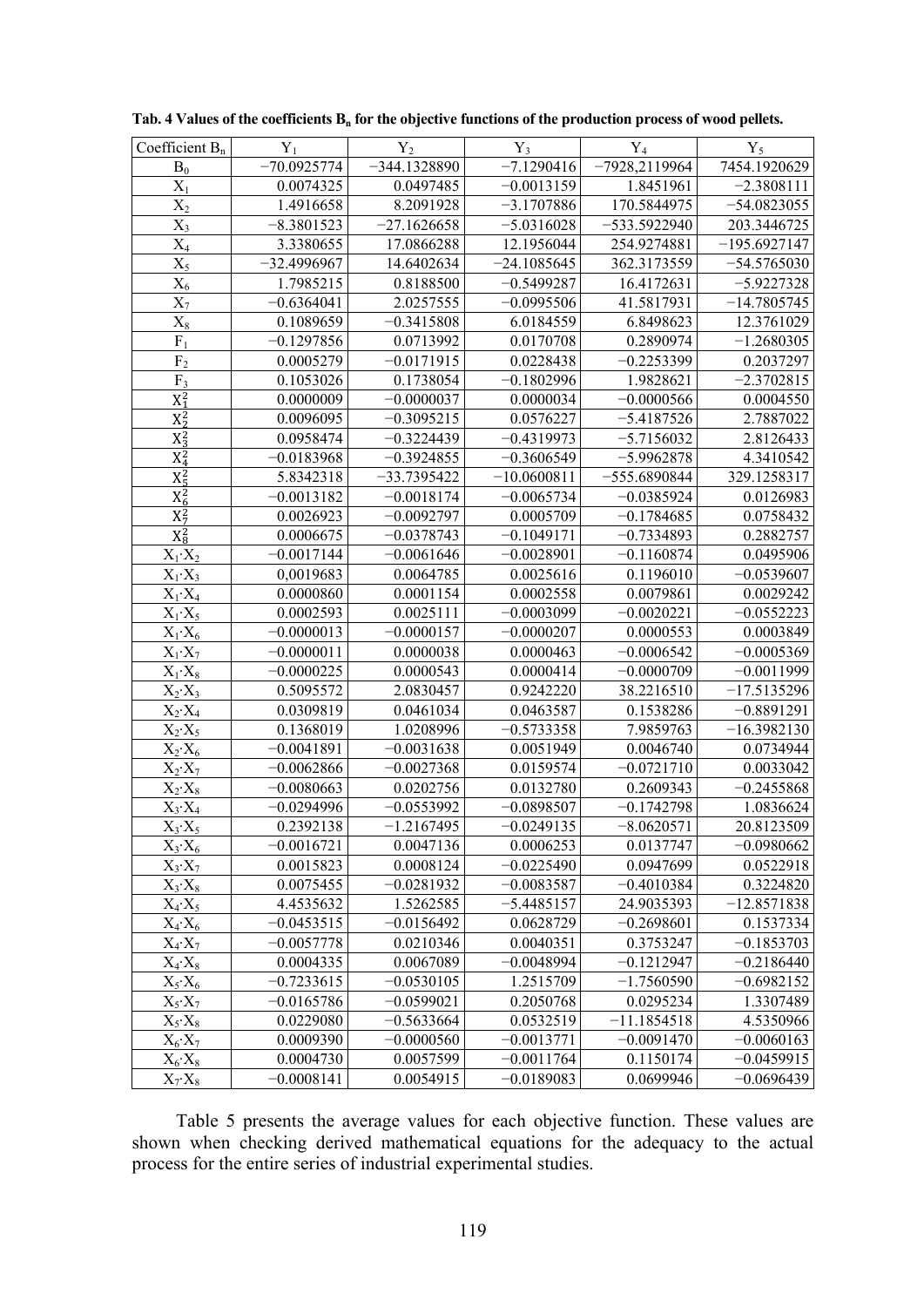| Output target function of pelleting process                                                   | Average value of the error $\Delta_i$ average, % |  |  |  |  |
|-----------------------------------------------------------------------------------------------|--------------------------------------------------|--|--|--|--|
| Specific calorific efficiency $Y_1$                                                           | 1.067                                            |  |  |  |  |
| Mechanical strength $Y_2$                                                                     | 0.367                                            |  |  |  |  |
| Matrix temperature $Y_3$                                                                      | 0.547                                            |  |  |  |  |
| Productivity on clean granules considering fine fraction<br>dropping out after pressing $Y_4$ | 0.533                                            |  |  |  |  |
| Production costs $Y_5$                                                                        | 0.297                                            |  |  |  |  |
| Average value of the error for all objective functions                                        | 0.562                                            |  |  |  |  |

**Tab. 5 Average values of differences between the actual and calculated data of the objective functions of the production process of wood pellets.** 

The previous studies of different authors are more concerned either modeling of some indicators of pelletizing process or modeling of logistics, demand, supply, transportation of raw materials and pellets. In comparison with it, it can be said that the presented results are new. They open opportunities for their use in created systems of pellet press control. At the same time there are no results of earlier works with simultaneous modeling of the most important technological, economic, operational parameters of considered process taking into account the mode parameters and objective factors. So works (STELTE *et al*. 2011, HOLM *et al*. 2011) concern the evaluation study of the impact of pellet length. Also they concern die temperature, biomass moisture content and particle size on the pelletizing pressure during fuel pellet production from biomass. It has been shown that the pelletizing pressure increases exponentially with the pellet length. A mathematical model, predicting the increasing pelletizing pressure was in good accordance with experimental data. The pelletizing pressure was shown to be dependent on biomass species, temperature, moisture content and particle size. An increasing temperature of the die during pelletizing, decreasing pelletizing pressure, and infrared spectra of the pellet surface indicated hydrophobic extractives for pellets. We mean pellets produced at higher temperatures that might have acted as a lubricant reducing the friction between biomass and steel surface. The influence of the biomass moisture content was ambiguous and depending on the biomass type. For woody samples, the pelletizing pressure dropped with increasing moisture content while it increased for wheat straw. The effect of particle size on the pelletizing pressure was more defined, showing that the pelletizing pressure increases with a decreasing particle size. An increasing pelletizing pressure is resulting in an increasing pellet density. It was shown that pressures above 250 MPa are resulted only in minor increase in pellet density. At the same time the other parameters, namely: the performances of the pelletizer, mechanical and economic indicators, characterizing the efficiency of pelletizing, have not been considered.

As results of studies (KAWAKITA *et al*. 1971) mathematical relationships were derived including the pressure and volume factors (3):

$$
\frac{P}{c} = \frac{1}{ab} + \frac{P}{a} \tag{3}
$$

where  $C = degree$  of volume reduction or engineering strain, a and  $b = Kawakita-Ludde$ model constants related to characteristics of the powder.

The linear relationship between  $\frac{P}{q}$  and P allows the constants to be evaluated C graphically. This compression equation holds true for soft and fluffy powders (DENNY 2002). Any discrepancies from this expression are sometimes due to fluctuations in the measured value of  $V_0$ .

Research (MANI *et al*. 2004) indicated that constant (a) is equal to the initial porosity of the sample, while constant  $\frac{1}{b}$  is related to the failure stress in the case of piston compression. The paper (TUMULURU *et al*. 2010) refers to different models relating only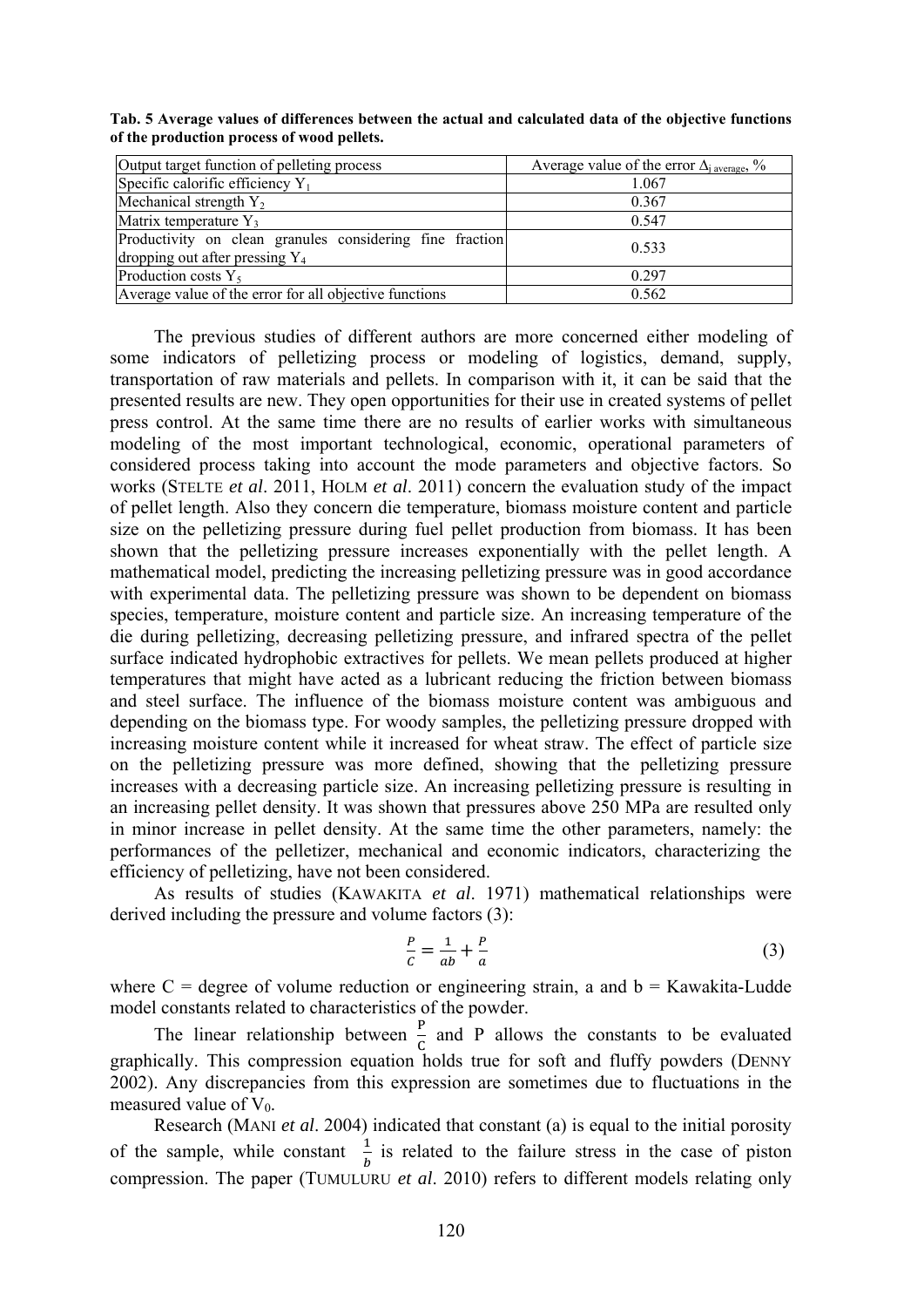pressure during pelletizing process. Developed mathematical models for countercurrent feed pellet cooler, moisture content for outlet pellets differs in the following results. Input output model for the whole cooler can be used to calculate the temperature and moisture content of the outlet pellets, during steady state (ANDERSSON *et al*. 2008). This can be useful to indicate if something is wrong with the cooler. Other output indicators are not taken into account.

Group of authors published the results of modeling of pellets apparent density (ARZOLA *et al*. 2014). Derived model from experimental data is:

$$
\rho_a = 2.077 - 0.0295 SF + 0.00031 SF^2 \tag{4}
$$

The expression of the empiric model for the behaviour of the pellets durability index DI in function of the experimental factors is

$$
DI = 150.3 + 0.41BA^2 + 4.8W - 0.38W^2
$$
 (5)

where BA - binding agent content  $(\% )$ , W - moisture content  $(\% )$ .

The results obtained in this study allow the technical evaluation of the process scaleup at industrial production levels. However, they do not cover the entire list of parameters characterizing the pelletizing process.

There are scientific studies concerning only the economic component of the considered process (BRUGLIERI *et al*. 2008). In paper a linear programming model for running a biomass-based energy production process is described, with a real-world application. Model makes it possible to double the profit associated to traditional agricultural production. The financial benefit was so large that plant was able to selffinance the project without having to seek economic incentives.

The work of Iranian scientists examined the effects of moisture content, piston speed, die length, and particle size on the density of pellets only. In this research, artificial neural network was used for modeling the effect of independent variables on the density of the pellet. The results were compared with results of RSM method (ZAFARI *et al*. 2013). The results indicate that a properly trained neural network can be used to predict effect of input variable on pellet density. The ANN model was found to have higher predictive capability than the RSM model. Statistical analyses confirmed the following fact. The moisture content, speed of piston, and particle size significantly affected the pellet density while the influence of die length was negligible. The result of present research can be useful for designing and constructing a suitable pelleting machine for producing biomass pellets.

#### **CONCLUSION**

As a result of performed work the following results were obtained.

- 1. For the first time obtained equation of the objective functions changes of technical and economic indicators of the process of pellets production from wood waste were quite adequate to real conditions.
- 2. Error on series of active industrial experiments does not exceed the measurement error applied during the process of instrumentation and regulatory technical facilities of control system.
- 3. Obtained equations significantly describe the process of pelletizing. They can be effectively used in automatic control systems.
- 4. In the future, it is reasonable to define an additive utility useful function to be able to use in the production. This requires the use of methods of expertise and convolution of criteria, aimed at the simultaneous production of the extreme values of all technical and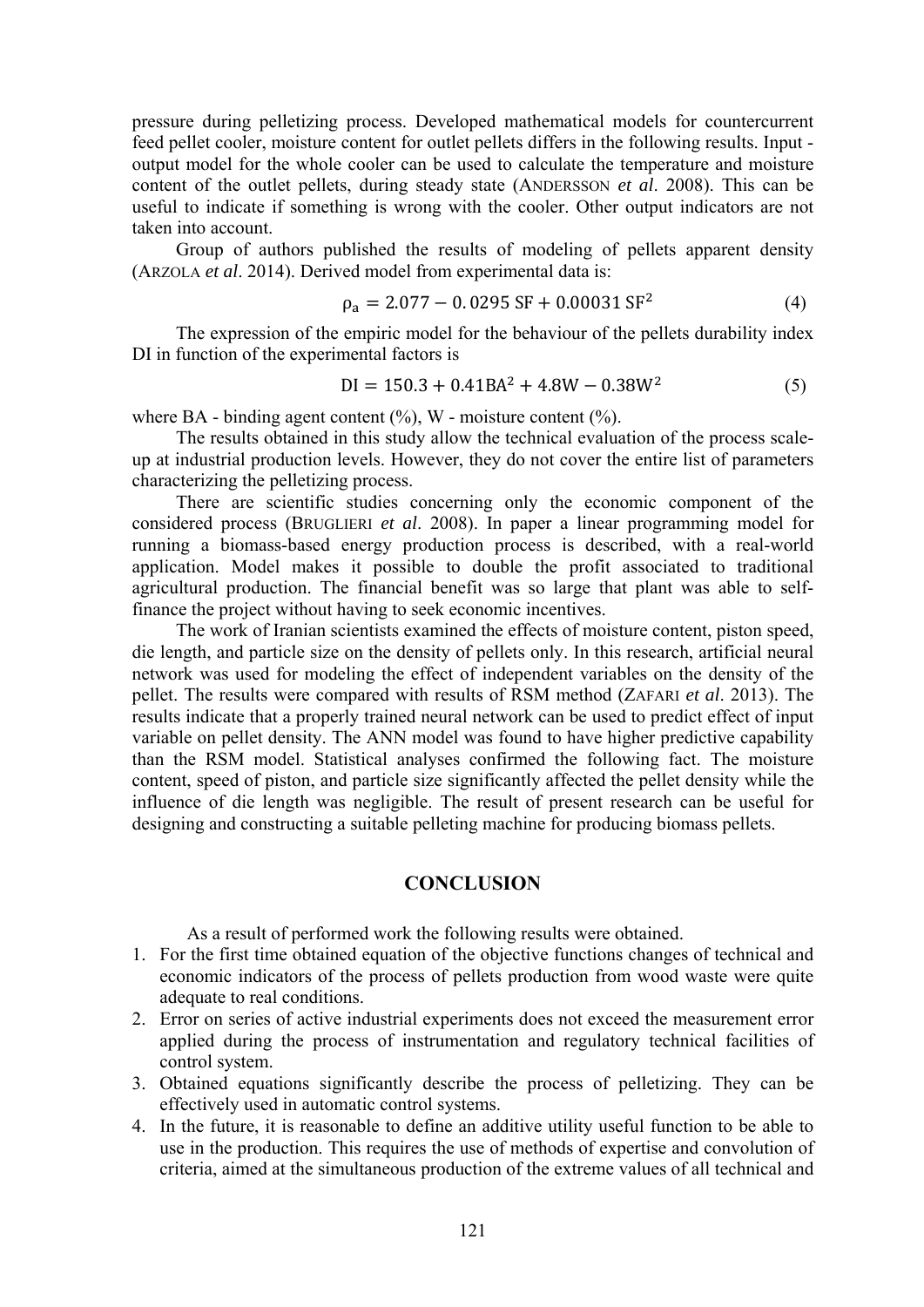economic indicators. This approach will enable to carry out single-criterion and multicriteria optimization.

5. Analysis of the application of the obtained results in industrial conditions showed an increase in productivity of the equipment. Calorific efficiency of the products and mechanical strength of pallets increased. Temperature of the matrix decreased. Production costs reduced.

The developed methodology and the results are universal for all plants and applied equipment. But adjustments of coefficients, presented in Table 4, can be needed. All this can be used in conducting additional research taking into account specific features of industrial equipment. Also very important to consider the raw material properties, unregulated factors levels and other circumstances.

#### **REFERENCES**

ANDERSSON D., JOHANSSON D. 2008. Mathematical model for countercurrent feed pellet cooler. Report №. EX001/2008. Chalmers University Of Technology, Göteborg, Sweden, 61 p., 2008.

ARZOLA N., GÓMEZ A., RINCÓN S. 2014. Experimental study of the mechanical and thermal behavior of pellets produced from oil palm biomass blends. Global NEST Journal, 16: 179−187, 2014. ISSN: 1108-4006.

BRUGLIERI M., LIBERTI L. 2008. Optimally running a biomass-based energy production process. Energy Policy, 36(7): 2430–2438, 2008. ISSN 0301-4215.

DENNY, P.J. 2002. Compaction equations: a comparison of the Heckel and Kawakita equations. Powder Technology, 127: 162−172, 2002. ISSN 0032-5910.

DZURENDA L., SLOVÁK J. 2001. Energetické vlastnosti peliet vyrobených zo smrekovej piliny. Acta Mechanica Slovaca. 5(3): 201−206.

HOLM J.K., STELTE W., POSSELT D., AHRENFELDT J., HENRIKSEN U.B. 2011. Optimization of a multiparameter model for biomass pelletization to investigate temperature dependence and to facilitate fast testing of pelletization behavior. Energy&Fuels, 25(8): 3706−3711, 2011. ISSN 0887-0624.

JANDAČKA, J., NOSEK, R., HOLUBČÍK, M. 2011. Vplyv vybraných aditív na vlastnosti drevných peliet a na ich výrobu. Acta Facultatis Xylologiae Zvolen, 53(2): 85−91. ISSN 1336-3824.

GRANSTRÖM K.M. 2009. Emissions of sesquiterpenes from spruce sawdust during drying. Eur. J. Wood Prod. 2009, 67: 343–350. ISSN 0018-3768.

KAWAKITA K., LUDDE K. 1971. Some considerations on powder compression equations. Powder Technology, 4: 61−68, 1971. ISSN 0032-5910.

MANI S., TABIL L. G., SOKHANSANJ S. 2004. Evaluation of compaction equations applied to four biomass species. Canadian Biosystems Engineering, 46: 3.55–3.61, 2004. ISSN: 1492-9058.

NIELSEN N.P.K., NØRGAARD L., STROBEL B.W., FELBY C. 2009. Effect of storage on extractives from particle surfaces of softwood and hardwood raw materials for wood pellets. Eur. J. Wood Prod. 2009, 67: 19–26. ISSN 0018-3768.

PETROVSKY V.S., SAFONOV A.O. 2000. Statics of drying process of wood particles in cylinder driers. Voronezh : Voronezh State Academy of Forestry and Technologies, 2000. 114 p. ISBN 5- 7994-0066-6.

SAFONOV A.O. 2002. Heat and mass transfer and dynamics of drying of dispersed materials in cylinder driers. Voronezh : Voronezh State University, 2002. 240 p. ISBN 5-9273-0246-7.

SAFONOV A.O. 2011. Prospects for the development of the biofuel market. In ICABBBE 2011: The VII international Conference on Agricultural, Biosystems, Biotechnology and Biological Engineering»: proceedings. Singapore. 2011, pp. 145−148.

SAFONOV A.O., DINGGUO Z., YANG Z., YAN W. 2012. Ways of rational use of wood and agricultural waste materials. In Vestnik of Tajik Technical University by acad. M.S. Osimi. 2012. 4 (16), pp. 10−14.